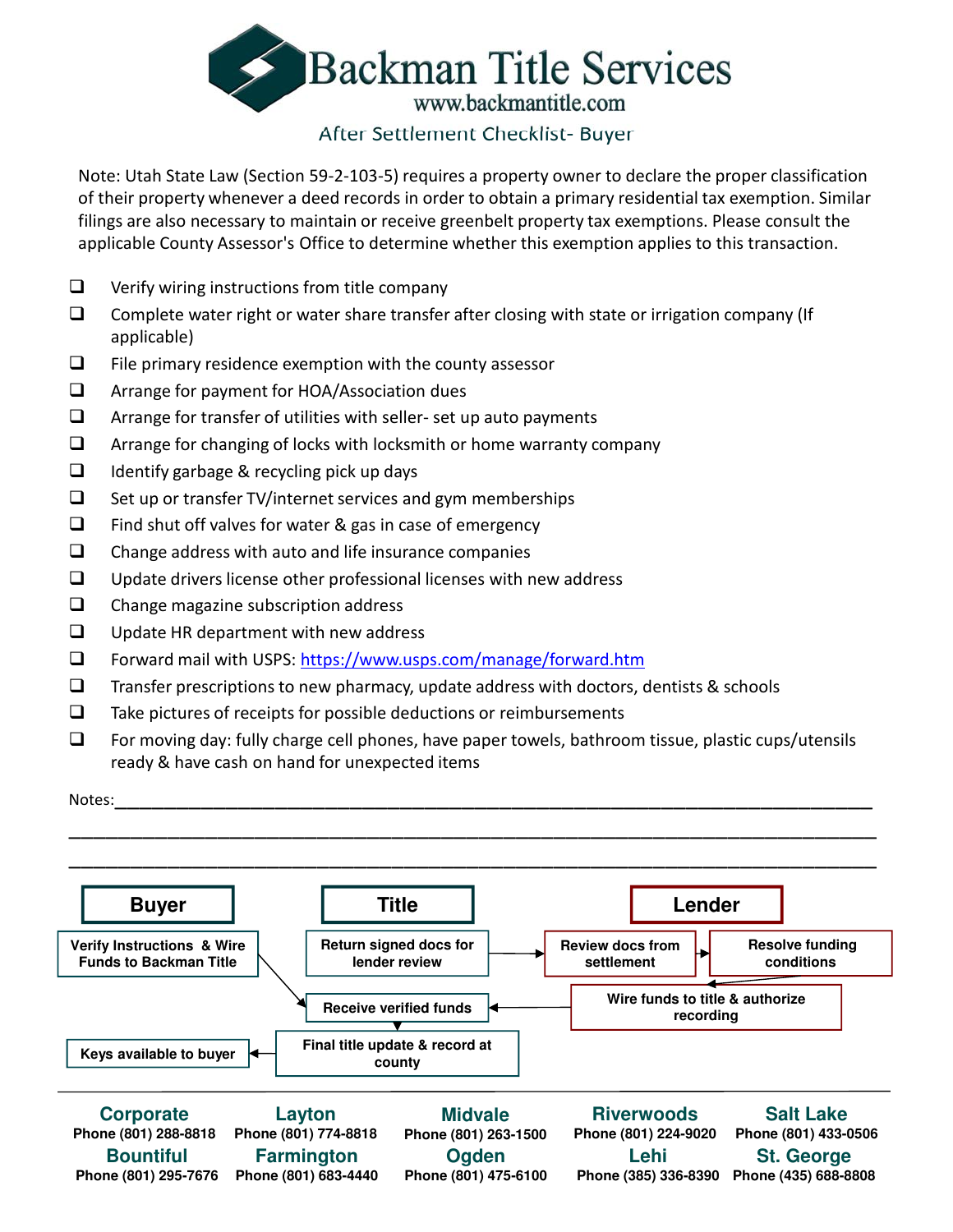

Notice: Utah State Law (Section 59-2-103-5) requires a property owner to declare the proper classification of their property whenever a deed records in order to obtain a primary residential tax exemption. Similar filings are also necessary to maintain or receive greenbelt property tax exemptions. Please consult the applicable County Assessor's Office to determine whether this exemption applies to this transaction.

# **Box Elder County Assessor: http://www.boxeldercounty.org/assessors.htm**

# **Brigham City**

www.brighamcity.utah.gov

Brigham City Town Offices 20 North Main Brigham City, Utah 84302 Phone (435) 734-6600

# **Willard**

### www.willardcity.com

Willard City Offices 80 West 50 South Willard, Utah 84340 Phone:(435) 734-9881

www.honeyvillecity.com

Honeyville City Offices 2635 West 6980 North (PO Box 142) Honeyville, UT 84314 Phone (435)279-8425

**Perry**

# www.perrycity.org

Perry City Offices 3005 South 1200 West Perry, Utah 84302 Phone: (435) 723-6461

# **Elwood**

### www.elwoodtown.com

Elwood City Offices 5235 West 8800 North Fielding, Utah 84337 Phone: (435) 257-5518

# **Portage**

Portage City Offices 25880 North 9000 West Portage, Utah 84331 Phone: (435) 866-2241

# **Howell**

Town Clerk: Leon Kotter PO Box 45 Howell, Utah 84316 Phone: (435) 471-2378

Snowville City Offices 20 West Main Street Snowville, Utah 84336 Phone: (435) 872-8501

# **Tremonton**

www.tremontoncity.com Tremonton City Offices 102 South Tremont Street Tremonton, Utah 84337 Phone: (435) 257-3318

# **Garland**

### www.garlandutah.org

Garland City Offices 72 North Main Street (PO Box 129) Garland, Utah 84312 Phone: (435) 257-3118 **Honeyville**

### **Deweyville**

www.townofdeweyville.org

Deweyville City Offices 10870 North Highway 38 Deweyville, Utah 84309 Phone: (435) 257-9922

### **Corinne**

www.corinnecity.com Corinne City Offices 2420 N. 4000 W. (PO Box 118) Corinne, Utah 84307 Phone: (801) 768-7100

# **Mantua**

www.townofmantua.com Mantua City Offices 409 North Main Street Mantua, Utah 84324 Phone: (801) 723-7054

# **Plymouth**

Plymouth City 20120 North 5200 West Plymouth, Utah 84330 Phone: (435) 458-3296

### **Fielding** Town Clerk: Dottie Garn

185 West 100 South Fielding, Utah 84311 Phone: (435) 3682 **Snowville**

# **Box Elder County Assessor** 1 South Main St Brigham City, UT 84302 Phone (435) 734-3300

# **Internet/Phone/TV**

**CenturyLink®**

www.centurylink.com/home/moving/ Phone:(866) 642-0444

**Comcast®**

www.customer.comcast.com/contact-us/ Phone: (800) 934-6489

# **Dish Network®**

www.dish.com/support/ Phone: (888) 656-2461

# **Direct TV**

https://support.directv.com/app/contact

\_us Phone: (855) 838-4388

**Brigham City Power** Phone: (435) 734-6600

**Rocky Mountain Power** https://www.rockymountainpower.net Phone:(888) 221-7070

**Dominion Energy**  https://www.dominionenergy.com/ Phone: (800) 323-5517

**Blue Stakes**

www.bluestakes.org Phone: (801) 622-4111

**Poison Control** www.uuhsc.utah.edu/poison Phone: (800) 222-1222

# **School District**

**Box Elder School District** www.besd.net 960 South Main Street Brigham City, Utah 8432 Phone: (435) 734-4800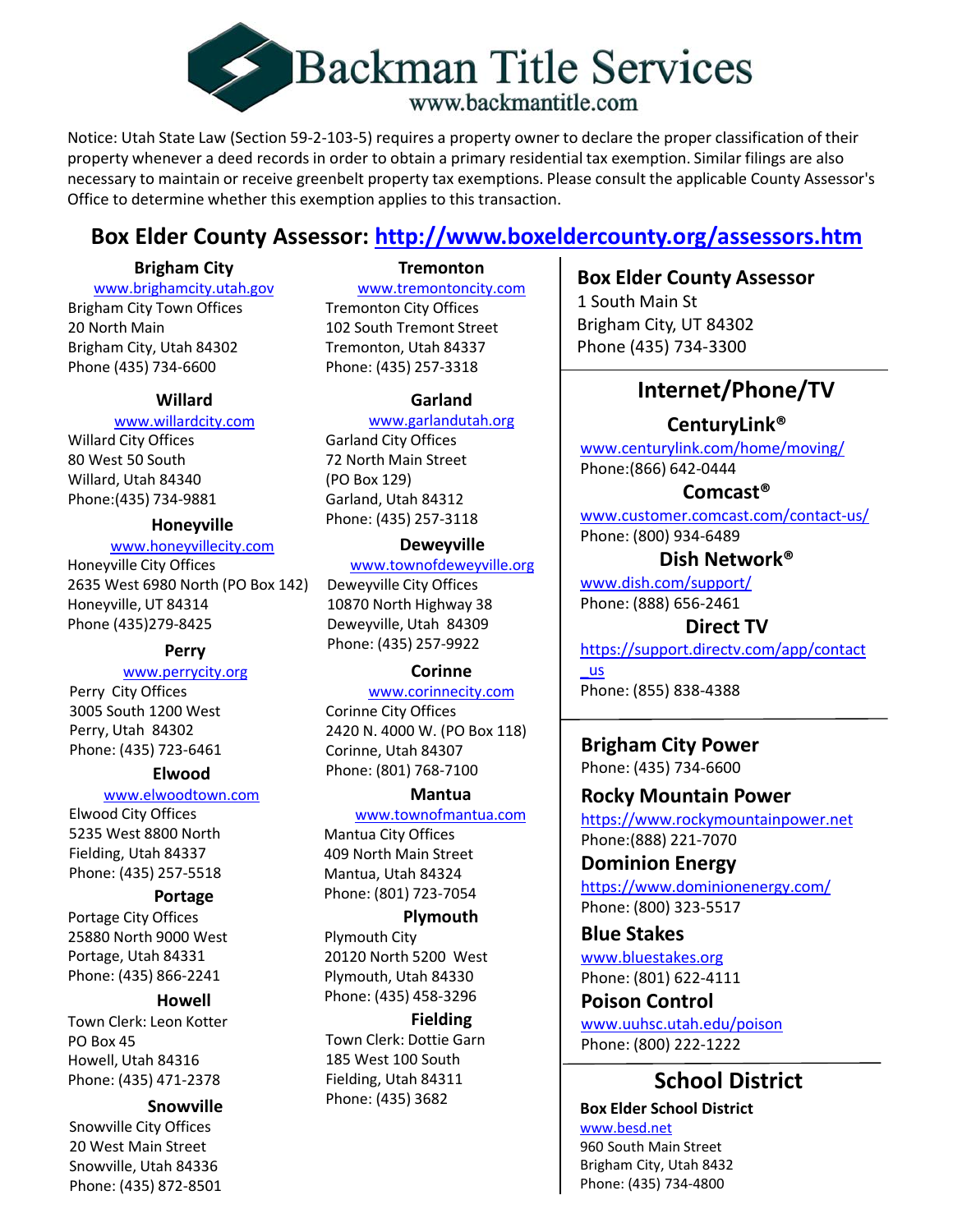# **Box Elder County Post Office Locations**

**Bear River City Post Office** 435-279-8317 4670 W 5900 N, Bear River City, Utah 84301

**Honeyville Post Office** 435-279-8213 2625 W 6980 N, Honeyville, Utah 84314 **Park Valley Post Office** 435-871-4330 57560 W 17600 N, Park Valley, Utah 84329 **Willard Post Office** 435-723-5585 196 S Main St, Willard, Utah 84340 **Brigham City Post Office** 435-723-5234 16 S 100 W, Brigham City, Utah 84302 **Snowville Post Office** 435-723-5234 16 S 100 W, Brigham City, Utah 84302 **Garland Post Office** 435-257-5890 11 N Main St, Garland, Utah 84312 **Tremonton Post Office** 435-257-3748 111 S Tremont St, Tremonton, Utah 84337 **Riverside Post Office** 435-458-3329 15445 N 5400 W, Riverside, Utah 84334 **Corinne Post Office** 435-744-5191 2425 N 4000 W, Corinne, Utah 84307 **Fielding Post Office** 435-458-3675 25 W Main St, Fielding, Utah 84311 **Willard Post Office** 435-723-5585 196 South Main Street, Willard, Utah 84340 **Plymouth Post Office** 435-458-3783 5046 W 20300 N, Plymouth, Utah 84330 **Trenton Post Office** 435-563-9185 11 East Main Street, Trenton, Utah 84338

# **Box Elder County Hospitals**

**Bear River Valley Hospital** Phone: 435-257-7441 440 West 600 North Tremonton, Utah 84337 **Brigham City Community Hospital** Phone: 435-734-9471 950 South Medical Drive Brigham City, Utah 84302

**Courts 1st District & 1st District Juvenile Court** 435-734-4600 **Justice Courts Box Elder County** 435-734-3390

**Garland** 435-257-8352 **Mantua** 435-723-7054 **Tremonton** 435-259-9509 **Willard** 435-723-2634

**Layton Phone (801) 774-8818**

**Farmington Phone (801) 683-4440**

**Midvale Phone (801) 263-1500**

**Ogden Phone (801) 475-6100** **Box Elder County**

# www.boxeldercounty.org/

**Box Elder County Phone Directory**

**Main Phone** (Brigham City Local) 435-734-3300 **Toll Free** (Outside of Brigham City) 877-390-2326 **Assessor** 435-734-3389 **Attorney** 435-734-3329 **Auditor** 435-734-3388 **Animal Control** 435-723-1231 **Commissioners** 435-734-3347 **Community Development** 435-734-2634 **Justice Court/Small Claims** 435-734-3390 **Leisure Services (Parks & Recreation)** 435-734-2013 **USU Extension Office** 435-734-9945 **Fire Marshall** 435-734-3833 **Land Fill** (Little Mountain Facility) 435-744-2275 **Landfill** (Brigham City) 435-734-6600 **Motor Vehicles** 435-734-3392 **HR/Personnel** 435-734-3348 **Recorder/GIS/Surveyor** 435-734-3395 **Clerk** 435-734-3393 **Inspection/Building and Grounds** 435-734-3386 **Road Department** 435-257-5450 **Treasurer** 435-734-3385 **Weed Department** 435-279-5258

### **Libraries**

**Box Elder Co. Bookmobile Library (Willard)** 435-723-2261 **Brigham City** 435-723-5850 **Garland** 435-257-3117 **Tremonton** 435-257-9525

### **Law Enforcement, Fire and Emergency Services**

Emergencies (Fire, Hazardous Mat., Medical, & Police) 911 **Box Elder County Sheriff**

Brigham City/Box Elder Dispatch (Non-emergencies) 435-734-3800 Tremonton Area Dispatch (Non-emergencies) 435-257-5657 Jail 435-734-3839 Fire Marshal 435-734-3833 Burn Permits 435-734-3833 Brigham City Fire Department 435-723-3611 Police (Dispatch) 435-734-3800 **Tremonton** Police/Fire Department 435-257-3131 **Garland** Fire Department 435-257-3131

**Thatcher-Penrose Fire Dept. & Water Service Dist.** 435-854-3993

**Corporate Phone (801) 288-8818**

**Bountiful Phone (801) 295-7676**

**Riverwoods Phone (801) 224-9020**

**Lehi Phone (385) 336-8390**

**Salt Lake Phone (801) 433-0506**

**St. George Phone (435) 688-8808**

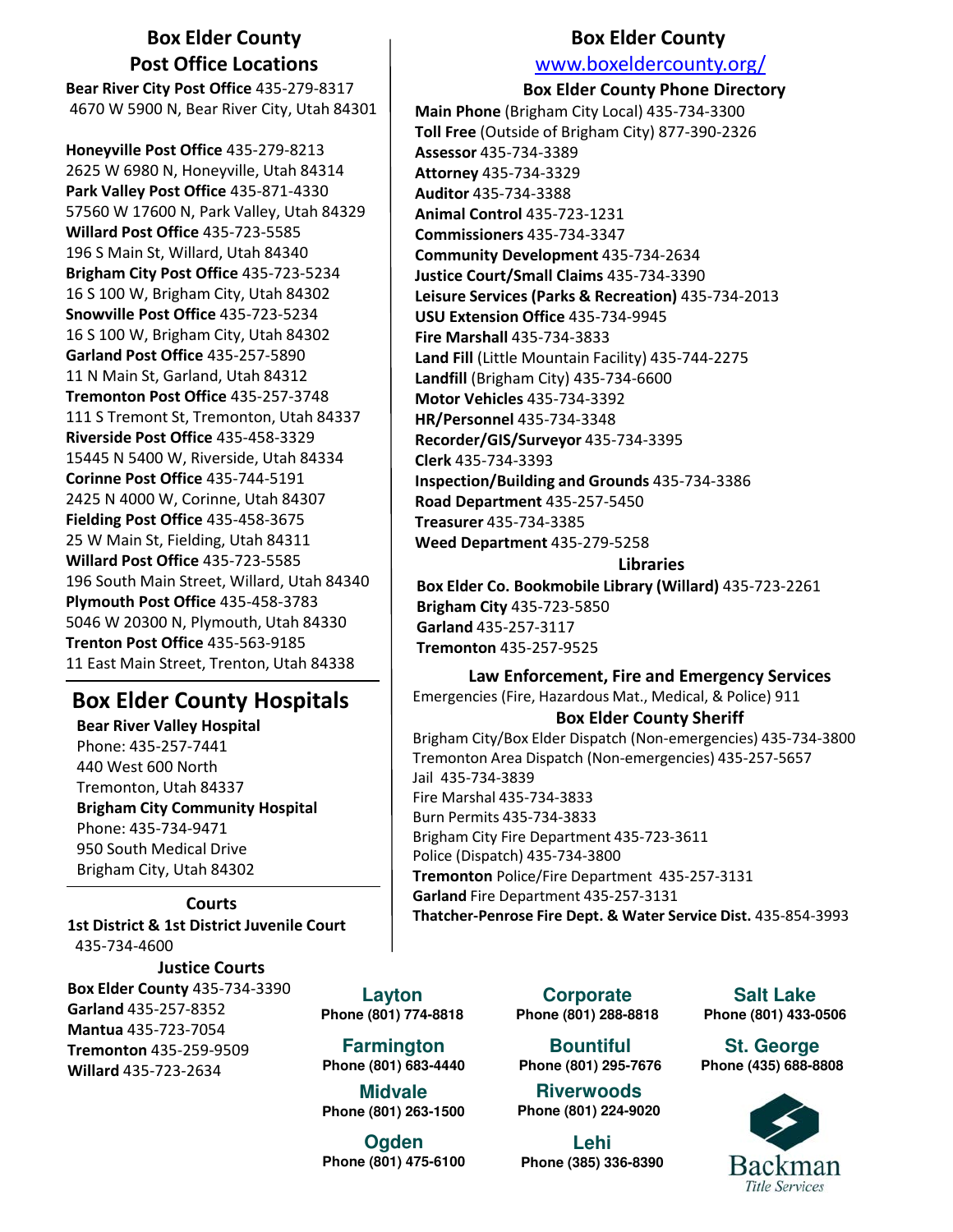

Notice: Utah State Law (Section 59-2-103-5) requires a property owner to declare the proper classification of their property whenever a deed records in order to obtain a primary residential tax exemption. Similar filings are also necessary to maintain or receive greenbelt property tax exemptions. Please consult the applicable County Assessor's Office to determine whether this exemption applies to this transaction.

# **Salt Lake County Assessor**

Phone (385) 468-8000 https://slco.org/assessor/ 2001 South State Street N2-600, Salt Lake City, UT 84114-7421

# **Davis County Assessor**

Phone: 801-451-3250 https://www.daviscountyutah.gov/assessor 61 Main St, Farmington, UT 84025.

# **Weber County Assessor**

Phone (801) 399-8124 http://www.webercountyutah.gov/Assessor/ 2380 Washington Blvd # 380, Ogden, UT 84401

# **Utah County Assessor**

Phone (801) 851-8295 http://www.utahcounty.gov/Dept/Assess/index.asp 100 East Center Street, Provo, UT 84606

# **Box Elder County Assessor**

http://www.boxeldercounty.org/assessors.htm Phone (435) 734-3300 1 South Main St, Brigham City, UT 84302

# **Cache County Assessor**

Phone (435) 755-1590 https://www.cachecounty.org/assessor/ 179 North Main St. Suite 205, Logan UT, 84321

# **Tooele County Assessor**

Phone (435) 843-3110

http://www.co.tooele.ut.us/assessor/primary-residential-exemption.htm 47 South Main, Room #221, Tooele, UT 84074

**Corporate Phone (801) 288-8818 Phone (801) 774-8818 Bountiful Phone (801) 295-7676 Phone (801) 683-4440**

**Layton Farmington**

**Ogden Phone (801) 475-6100 Midvale Phone (801) 263-1500**

**Riverwoods Lehi**

**Phone (801) 224-9020 Phone (801) 433-0506 Salt Lake St. George Phone (435) 688-8808 Phone (385) 336-8390**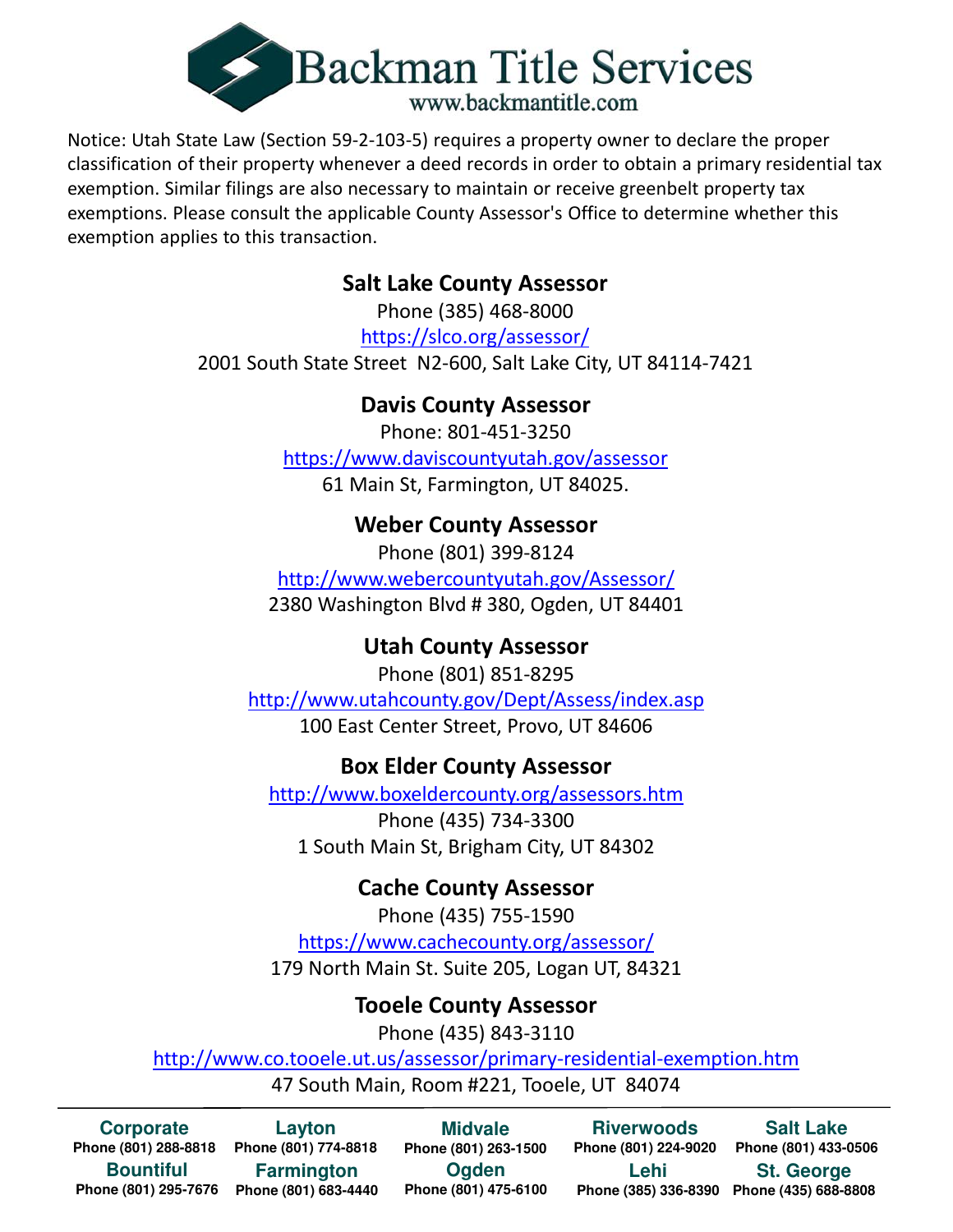# **What is the Primary Residential Exemption?**

*(§§ 59-2-103, 59-2-103.5 and R884-24P-52)*

The primary residential exemption is a 45% property tax exemption on most homes in Utah. This means you only pay property taxes on 55% of your home's fair market value.

### **Eligibility**

You may be eligible for the primary residential exemption if you occupy your home for 183 consecutive days or more in a calendar year.

The exemption applies to your house and up to one acre of land. Apartments, condos and mobile homes also qualify. Up to one acre of land per residential unit qualifies for the primary residential exemption, **IF** used exclusively for residential purposes.

Properties inhabited by tenants also qualify, if they reside in the property for 183 consecutive days or more in a calendar year.

**You must inform the county if you no longer qualify for the primary residential exemption.**

### **KEY POINTS:**

- *The primary residential exemption is 45% of your home's fair market value.*
- *Some counties may require an Application for Residential Property Exemption ([Form PT](https://propertytax.utah.gov/form/pt-023.pdf)-23 or county equivalent) to receive the exemption.*
- *All other counties require a signed Residential Property Declaration [\(Form PT](https://propertytax.utah.gov/form/pt-019a.pdf)-19A) when title is transferred to a new owner.*
- *A homeowner should always submit an application to the county if they inhabit their property for less than the full calendar year.*
- *It is recommended to submit an application annually with current leases if your residential property is inhabited by a tenant.*

### **Application**

**You likely already have the primary residential exemption applied to your property.** Most homes that are used as residences and sold are presumed to continue as residences, so the primary residential exemption is ongoing without a new application.

**Certain counties may require a new application ([Form PT](https://propertytax.utah.gov/form/pt-023.pdf)-23 or county equivalent) in certain circumstances.** The Utah Code allows counties to pass an ordinance that requires an application should the property change ownership, change from a nonprimary residence to a primary residence, or if the county reasonably believes the property may no longer qualify. Most often these counties require an application from the new owner when a home is bought and sold.

**A homeowner should always submit an application to the county if they inhabit their property for less than the full calendar year.**

#### **DID YOU KNOW?**

- *A building that is under construction and intended to be used as a residential property upon completion can qualify for the primary residential exemption before it is completed. An application may be submitted to the County Assessor.*
- *You can confirm you receive the primary residential exemption by determining any difference between the market value and taxable value on your Valuation Notice (received around the end of July) or Tax Notice (received around the start of November). The taxable value will be 55% of the market value.*
- *Only one household may claim the exemption within the state of Utah. Married couples living apart cannot claim two exemptions. Unless couples have legally separated, they can only claim one exemption.*
- *The primary residential exemption has existed since 1982, and was raised to 45% in 1995.*

# **Residential Property Declaration**

**Beginning 2019,** *If a county does not have an ordinance requiring an application for the primary residential exemption,* **a residential property declaration ([Form PT](https://propertytax.utah.gov/form/pt-019a.pdf)-[19A\)](https://propertytax.utah.gov/form/pt-019a.pdf) is required when title changes on a home.** New homeowners must submit a residential property declaration to the county assessor within 5 business days of title change.

This ensures all homes receiving the primary residential exemption genuinely qualify, and reduces the chance that out-of-state residents who own residential properties in Utah are incorrectly identified as domiciled in Utah for state income tax purposes.

### **QUESTIONS?**

*Contact your local County Assessor or the Property Tax Division at the Utah State Tax Commission.*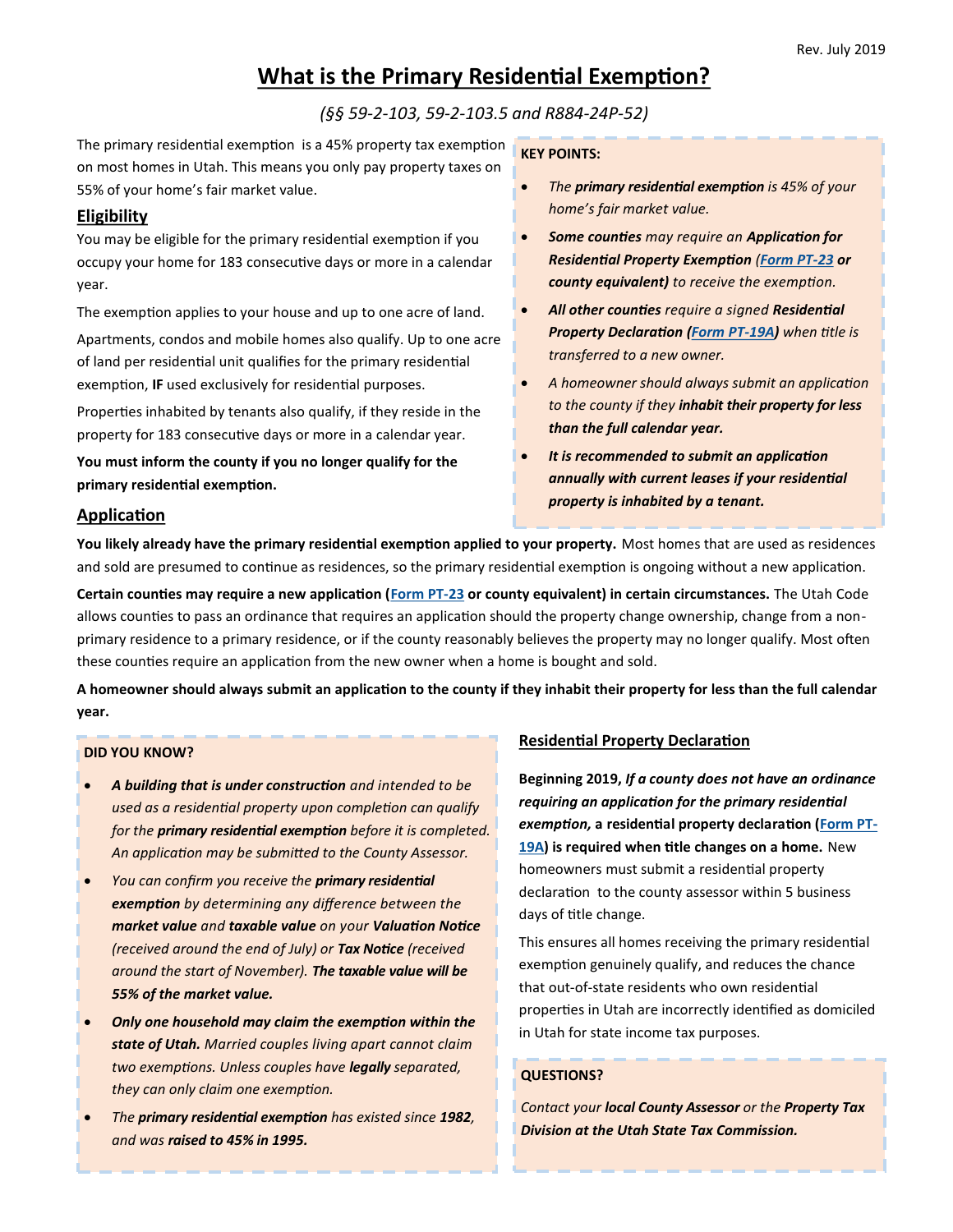# BOX ELDER COUNTY GENERAL RESOURCE LIST 2018



### **Emergencies (24 Hours)**

Life Threatening .............................................................................................9-1-1 Bear River Mental Health & Crisis Line (Brigham City) . 435-734-9449 / 435-452-8612 Bear River Mental Health & Crisis Line (Tremonton) .... 435-257-2168 / 435-452-8612 National Suicide Prevention Lifeline ................................... 1-800-273-TALK (8255) Poison Control ............................................................................... 1-800-222-1222

### **Adult & Child Abuse / Neglect**

| Division of Child and Family Services (DCFS) (Brigham City Office) . 435-734-4075 |  |
|-----------------------------------------------------------------------------------|--|
|                                                                                   |  |
| Box Elder Family Support Center (Brigham City Crisis Nursery)435-723-6010         |  |
| Community Resource Center (Tremonton Crisis Nursery) 435-538-1270                 |  |
|                                                                                   |  |
| Guardian Ad Litem/Court Appointed Special Advocate (CASA)435-713-6222             |  |

#### **Child / Youth / Family Services**

| Centro de la Familia / CDI Head Start (Honeyville)  435-239-7700   |  |
|--------------------------------------------------------------------|--|
| Boys & Girls Clubs of Northern Utah (Administration) 435-723-6224  |  |
|                                                                    |  |
| Tremonton Club & Teen Center 435-225-0529 / 435-538-1270           |  |
|                                                                    |  |
| Boy Scouts of America, Trapper Trails Council  801-479-5460        |  |
| Box Elder Family Support Center (Brigham City) 435-723-6010        |  |
|                                                                    |  |
| Children's Service Society of Utah (Grandfamilies)  801-564-6460   |  |
|                                                                    |  |
|                                                                    |  |
| Care About Childcare, Northern Region 435-797-1552 or 801-626-7837 |  |
| Family Information & Resource Center (Logan)  435-755-5171         |  |
| Girl Scouts of America, Northern Utah Service Center  801-265-8472 |  |
|                                                                    |  |
|                                                                    |  |
|                                                                    |  |
|                                                                    |  |

#### **Domestic Violence / Rape / Sexual Assault**

| New Hope Crisis Center & 24/7 Crisis Line (Shelter and Advocacy)  435-723-5600 |  |
|--------------------------------------------------------------------------------|--|
|                                                                                |  |
|                                                                                |  |
| Intermountain Specialized Abuse Treatment Center (ISAT)  1-800-303-9805        |  |
|                                                                                |  |
|                                                                                |  |
|                                                                                |  |
| VINE (Victim Information & Notification Everyday) 1-877-884-8463               |  |
|                                                                                |  |

#### **Employment / Job Training / Education**

| Utah Department of Workforce Services (DWS) 1-866-435-7414              |  |
|-------------------------------------------------------------------------|--|
|                                                                         |  |
| Division of Rehabilitation Services (Brigham City Office)  435-734-9408 |  |
|                                                                         |  |
|                                                                         |  |
|                                                                         |  |
|                                                                         |  |
| Bridgerland Applied Technology College (BATC)  435-734-0614             |  |
|                                                                         |  |
|                                                                         |  |

#### **Ethnic / Cultural Support**

#### **Financial Counseling**

| Extension Services, USU (Box Elder County Office)  435-695-2542           |  |
|---------------------------------------------------------------------------|--|
| Family Life Center, Housing and Financial Counseling (Logan) 435-797-7224 |  |
| Utah Legal Services (Bankruptcy Hotline)  1-800-662-4245 X 3446           |  |
|                                                                           |  |
|                                                                           |  |

#### **Food Assistance Programs**

| Acts Six Soup Kitchen (Th 5-7pm; 912 N. Main, Brigham City) 435-723-6792 |  |
|--------------------------------------------------------------------------|--|
| Box Elder Community Food Pantry (Brigham City) 435-723-1449              |  |
|                                                                          |  |
| Food Stamps, Department of Workforce Services (DWS) 1-866-435-7414       |  |
| Home Delivered Meals/Congregate Meal (Senior Citizens)                   |  |
| Bear River Area Association on Aging (Logan) 435-752-7242                |  |
| Bear River Valley Senior Center (Tremonton) 435-257-9455                 |  |
|                                                                          |  |
|                                                                          |  |
| WIC (Women, Infants & Children) (Brigham City Health Dept.) 435-734-0845 |  |
|                                                                          |  |
|                                                                          |  |

### **Government Services**

| Division of Motor Vehicles (DMV)  1-800-DMV-UTAH (368-8824)   |  |
|---------------------------------------------------------------|--|
|                                                               |  |
|                                                               |  |
|                                                               |  |
| United States Postal Service (USPS) 1-800-ASK-USPS (275-8777) |  |
|                                                               |  |
|                                                               |  |
|                                                               |  |
|                                                               |  |
|                                                               |  |
|                                                               |  |
|                                                               |  |
|                                                               |  |
|                                                               |  |

#### **Health Care / Hospitals / Clinics**

| Bear River Valley Hospital (Intermountain) (Tremonton) 435-207-4500                                |  |
|----------------------------------------------------------------------------------------------------|--|
| Bear River Community Health Center (Tremonton) 435-723-8276                                        |  |
| Brigham City Community Hospital (MountainStar) 435-734-9471                                        |  |
|                                                                                                    |  |
| Box Elder Community Health Clinic (Brigham City) 435-723-7999                                      |  |
|                                                                                                    |  |
|                                                                                                    |  |
|                                                                                                    |  |
| Primary Care Network (PCN) & Utah's Premium Partnership for Health Insurance (UPP)  1-888-222-2542 |  |
| Planned Parenthood Association of Utah (Logan) 435-753-0724                                        |  |
|                                                                                                    |  |
|                                                                                                    |  |
|                                                                                                    |  |
|                                                                                                    |  |
|                                                                                                    |  |
|                                                                                                    |  |

### **Homeless Services**

#### **Household Items / Furniture / Clothing**

| Presbyterian Church Thrift Yard Sale (spring, summer, fall) 435-723-6262 |  |
|--------------------------------------------------------------------------|--|

#### **Libraries**

|         | <b>DIAL 2-1-1 or</b><br>1.888.826.9790                     | <b>VISIT</b><br>211ut.org | <b>Download the</b><br>2-1-1 UTAH APP | 211ut@uw.org | 211utah |
|---------|------------------------------------------------------------|---------------------------|---------------------------------------|--------------|---------|
|         | 757                                                        |                           | 241<br>UTAH                           | $\searrow$   |         |
|         |                                                            |                           |                                       |              |         |
|         |                                                            |                           |                                       |              |         |
|         | Garland ……………………………………………………………………………435-257-3117          |                           |                                       |              |         |
|         |                                                            |                           |                                       |              |         |
|         | Box Elder County Bookmobile Library (Willard) 435-723-2261 |                           |                                       |              |         |
| ------- |                                                            |                           |                                       |              |         |